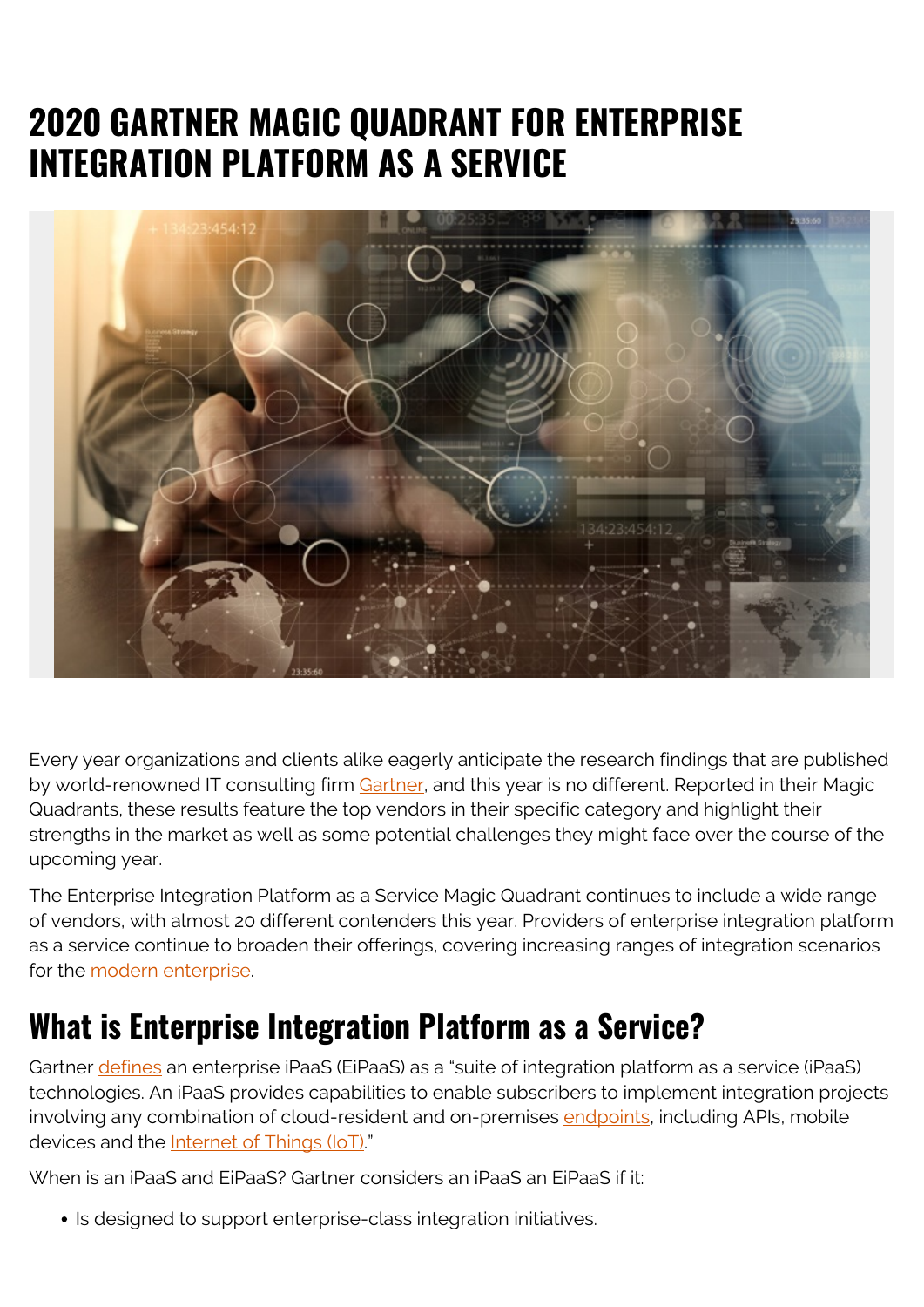- Provides integrations that the subscriber can develop and manage independent of the provider's professional services.
- Offers capabilities for executing multiple integration scenarios.

In order to qualify for inclusion in this quadrant, vendors must deliver a service that meets these characteristics:

- Is a cloud service.
- Is available either by subscription or over internet technologies.
- Includes either the sharing of physical resources between logically isolated subscribers, selfservice management and provisioning by subscribers, or some instrumentation for tracking the use of resources.
- Multiple message or data delivery styles such as batch, API-based, event-based, or message and data validation.
- Must encapsulate underlying physical or [virtual machines,](https://blogs.bmc.com/blogs/containers-vs-virtual-machines/) their management and direct costs, and their procurement.
- Allows connectivity to different endpoints that are both on-premises and cloud-based.

# **Magic Quadrant for Enterprise Integration Platform as a Service 2020**

Here is the Magic Quadrant for Enterprise iPaaS: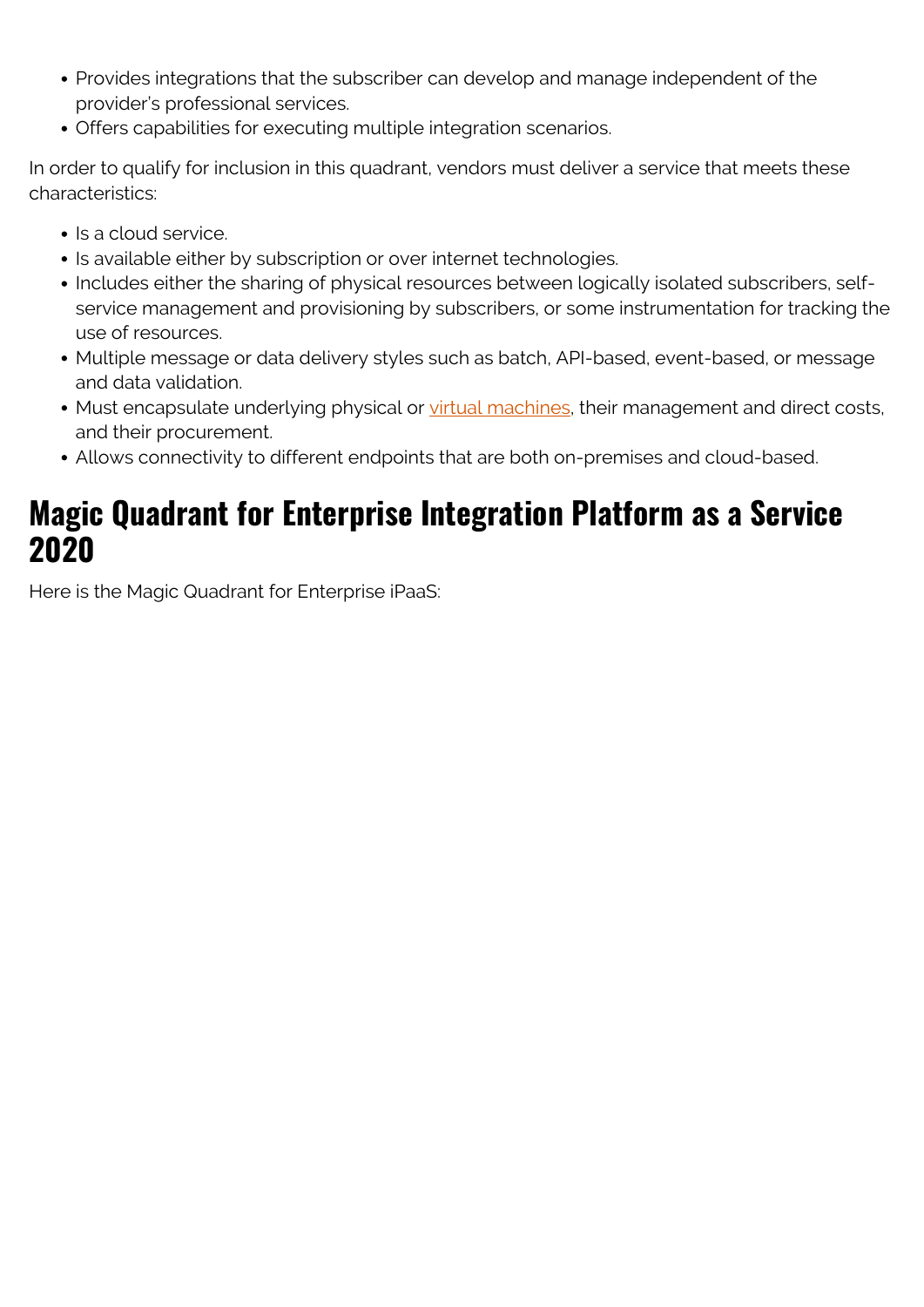

# **Results at-a-glance**

In order to fully utilize the results of the Magic Quadrant, it's necessary to understand each category:

- **Leaders:** Innovative giants who demonstrate depth across the full range of enterprise iPaaS technologies.
- **Challengers:** Companies with an established presence along with a variety of product capabilities.
- **Visionaries:** Innovators with a strong understanding of both current and future market trends.
- **Niche Players:** Specialists with a hyper-focus on a small market.

With these category definitions in mind, below are the results comparing last year's Magic Quadrant to this year's final results.

#### **2020 Results 2019 Results**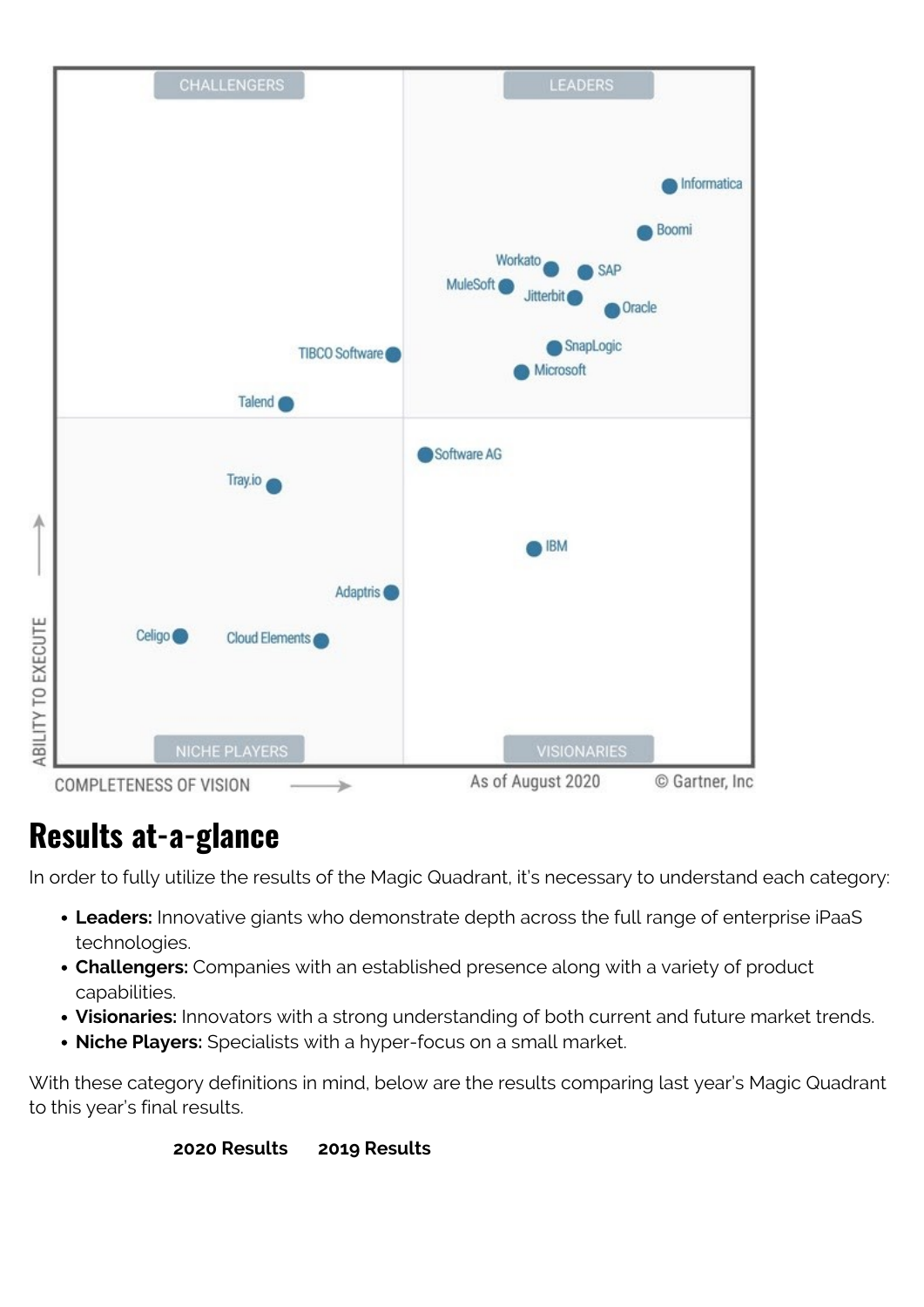| <b>Leaders</b>       | Informatica<br>Boomi<br><b>SAP</b><br>Oracle<br>Workato<br><b>Jitterbit</b><br>SnapLogic<br>MuleSoft<br>Microsoft | Informatica<br>Dell Boomi<br><b>Jitterbit</b><br>SnapLogic<br>Oracle<br>Workato<br>Microsoft<br>MuleSoft |
|----------------------|-------------------------------------------------------------------------------------------------------------------|----------------------------------------------------------------------------------------------------------|
| <b>Challengers</b>   | <b>TIBCO Software</b><br>Talend                                                                                   | <b>TIBCO Software</b>                                                                                    |
| <b>Visionaries</b>   | <b>IBM</b><br>Software AG                                                                                         | <b>SAP</b><br><b>IBM</b><br>Software AG<br>Adaptris                                                      |
| <b>Niche Players</b> | Tray.io<br>Adaptris<br>Cloud Elements Azuqua<br>Celigo                                                            | <b>Cloud Elements</b><br>Celigo<br><b>Moskitos</b>                                                       |

# **Dominant leaders**

Although many top vendors remained consistent in the Leader category of this Magic Quadrant, there were some shifts in their relevant positions as certain providers aimed to level the playing field.

### **Informatica**

This year's Leader is powerhouse Informatica, whose Intelligent Cloud Services and software counterparts can be managed on a common platform environment based on a hybrid integration platform model. Their EiPaaS has a leading market share thanks to Informatica's enterprise-wide use and HIP approaches for integration in diverse use cases.

The company has a strong focus on automation and intelligence within cloud-native integration capabilities, which speaks well to clients looking for augmented and hybrid strategies. Their use of AI for automation and intelligence continue to keep them ahead of the curve, maintaining their top spot.

### **Boomi**

Boomi, a wholly owned subsidiary of Dell Technologies, continues to hold a commanding spot not far behind thanks to its continued evolution of managed and professional services as well as its strategic acquisitions.

One of Boomi's biggest strengths is its ability to closely follow and understand market trends, building up a rich platform that provides appeal for both midsize and large organizations. Its ability to provide a unified user experience as well as its market traction ensure that customers continue to come back again and again. With an ambitious roadmap of both business and technology goals,